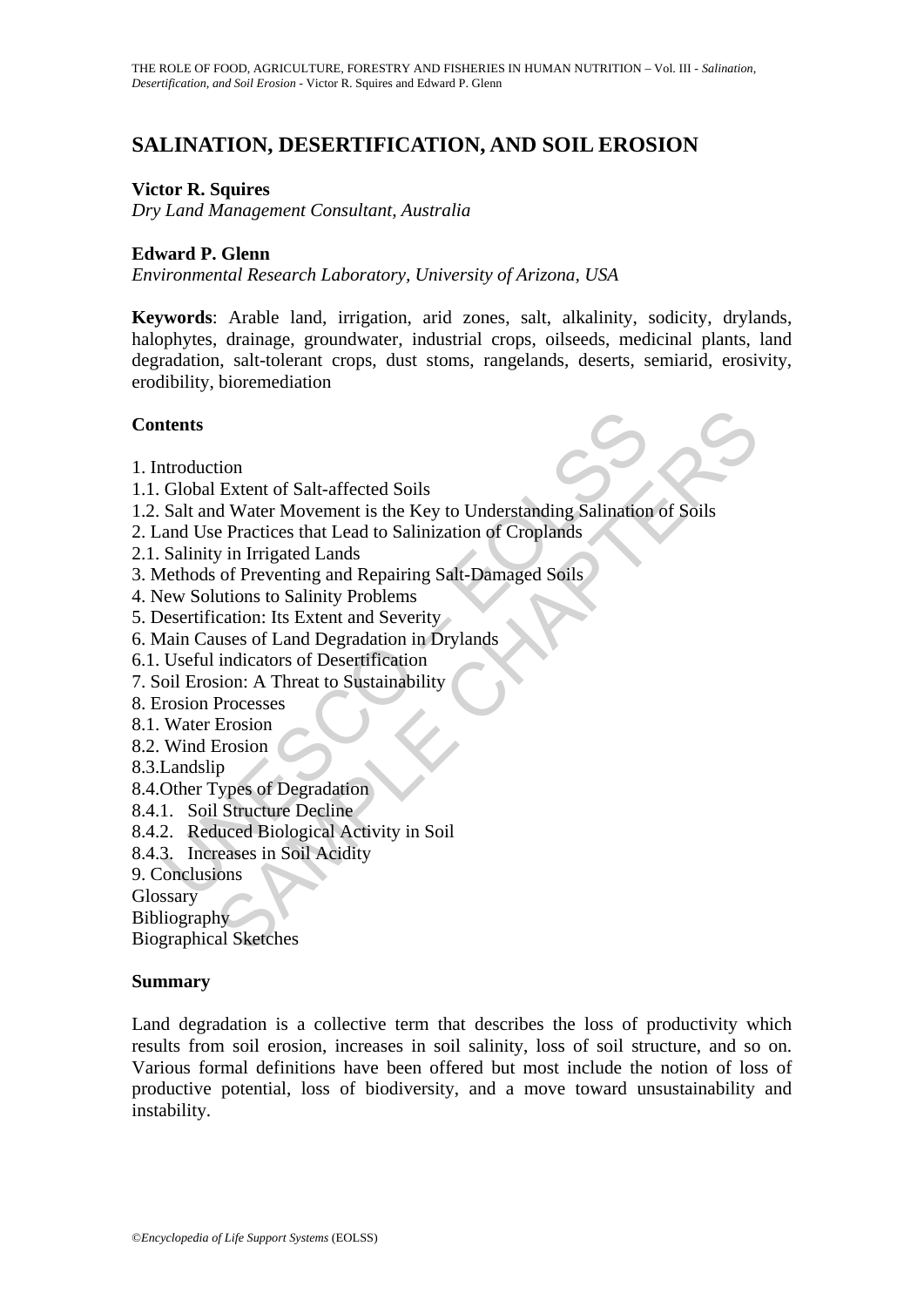This article concentrates on the arid, semiarid and dry, subhumid regions of the world of which almost 20% of the total land area is recorded as experiencing soil degradation. The ability of soils in dry areas to recover from negative changes in the soil/land surface is lower than in humid areas. In other words, dryland soils, which cover 43% of the earth's land surface, have a low resilience.

Susceptibility to degradation by specific processes varies spatially and is affected by a range of environmental characteristics. Susceptibility to wind erosion, once a protective vegetation cover has been disturbed, is affected by particle size of distribution of the soil. Topography affects susceptibility to water erosion. Water erosion is rarely spatially continuous and usually manifests itself in scattered patches through rilling and gullying. Other characteristics such as salinization occur locally where water is available, either from groundwater sources or from perennial rivers with headwaters in more humid areas. Therefore, overall susceptibility to degradation is by no means even throughout the drylands, reflecting a range of natural antecedent conditions.

Some 1035 million hectares (Mha) of the world's susceptible drylands are affected by land degradation, of which about 90 percent are in the light to moderate categories (as defined by the UN). At the world scale, dryland degradation is dominated by water erosion (48%) and wind erosion (39%). Chemical deterioration accounts for just 4%. The situation varies according to bioclimatic zone. Wind erosion is a major cause (60%) in the arid regions while it accounts for only 21% in the dry humid regions.

s. Therefore, overall susceptibility to degradation is by no mear<br>drylands, reflecting a range of natural antecedent conditions.<br>he 1035 million hectares (Mha) of the world's susceptible dryland<br>degradation, of which about refore, overall susceptibility to degradation is by no means even through<br>s, reflecting a range of natural antecedent conditions.<br>Smillion hectares (Mha) of the world's susceptible drylands are affected<br>ation, of which abo There has been a rapid increase in the reports of land degradation. In much of the developing world, there has been unprecedented population increase exacerbated by the problem of using farming technologies that have shown little change and agricultural policies that are encouraging farmers to grow higher priced nonfood cash crops. This has led to excessive pressure on arable lands, rangelands, forestlands, and other landbased resources and has led to accelerated land degradation. The challenge in the twenty-first century will be to assess how land degradation can be halted and the productivity of the land lost in the past restored. This article explores the nature of land degradation, the processes involved, and looks at some measures, including remediation, to mitigate the affects of past damage.

# **1. Introduction**

Land degradation is a collective term that describes the loss of productivity which results from soil erosion, increases in soil salinity, loss of soil structure, and so on. Various formal definitions have been offered but most include the notion of loss of productive potential, loss of biodiversity, and a move toward unsustainability and instability.

Many commentators believe that land degradation is the most important environmental threat facing humankind. This is because the resource base, on which we all depend, is either nonrenewable or only sparingly renewable. Soil formation is so slow that soil must be regarded as a nonrenewable resource. The timeframe for reclamation, and the cost, make this a less desirable option. As populations rise and demand for food and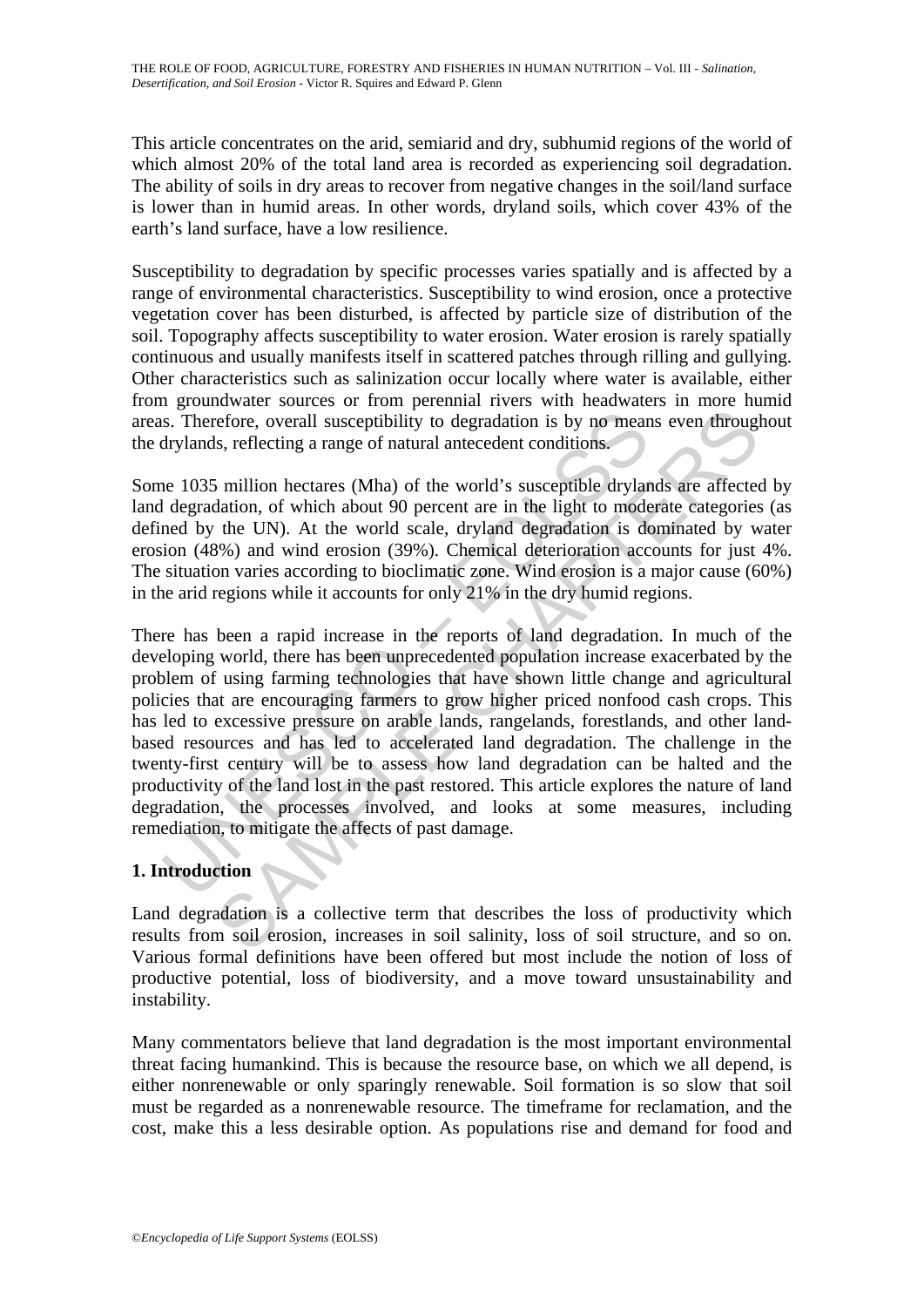other land-based resources increase, there will be even greater pressure on the land and more incentive to overexploit it for short-term gains.

Three major types of land degradation will be dealt with here: salinity, desertification, and soil erosion.

# **1.1 Global Extent of Salt-affected Soils**

Salinity and waterlogging, two manifestations of the salt-affected soils, are a serious threat to food fuel and fiber production in the world. On a global basis, about one-third of all agricultural lands are becoming saline. The problem, which extends to more than 100 countries, is encountered in all types of climate and is a consequence of both natural processes and human interference.

urate statistics on the extent of salt-affected soils are not avant<br>ortance of the problem, but some estimates of the extent of damag<br>broad distribution of saline and sodic soils around the world<br>an-induced, is fairly well traisities on the extent of salt-affected soils are not available despite<br>of the problem, but some estimates of the extent of damage have been m<br>distribution of saline and soids coils around the world, both natural<br>distri Accurate statistics on the extent of salt-affected soils are not available despite the importance of the problem, but some estimates of the extent of damage have been made. The broad distribution of saline and sodic soils around the world, both natural and human-induced, is fairly well known, as is the distribution of human-induced or secondary saline soils as identified in the UN Environment Program's survey published in the early 1990s. Salt-affected soils often have a patchy distribution, with salt problems affecting from 10% to 50% or more of the soils in a region. Table 1 indicates the best current estimates of all saline and sodic land areas, while Table 2 shows data on human-induced salt-affected soils.

There are four main points about the global salt problem:

- salt-affected soils cover a very large area of land
- the dryland regions are disproportionately affected
- saline and sodic soils are approximately equal problems
- human-induced salinity problems occur throughout many countries, in both irrigated and dryland farming districts.

| Continent                 | Saline<br>(Mha) | Sodic<br>(Mha) | Total<br>(Mha) |
|---------------------------|-----------------|----------------|----------------|
| Africa                    | 122.9           | 86.7           | 209.6          |
| South Asia                | 82.2            | 1.8            | 84.0           |
| North & Central Asia      | 91.4            | 120.1          | 211.4          |
| Southeast Asia            | 20.0            |                | 20.0           |
| South America             | 69.4            | 59.8           | 129.2          |
| North America             | 6.2             | 9.6            | 15.8           |
| Mexico/Central<br>America | 2.0             |                | 2.0            |
| Australasia               | 17.6            | 340.0          | 357.6          |
| Global total              | 411.7           | 617.9          | 1029.5         |

Table 1. World distribution of salt-affected areas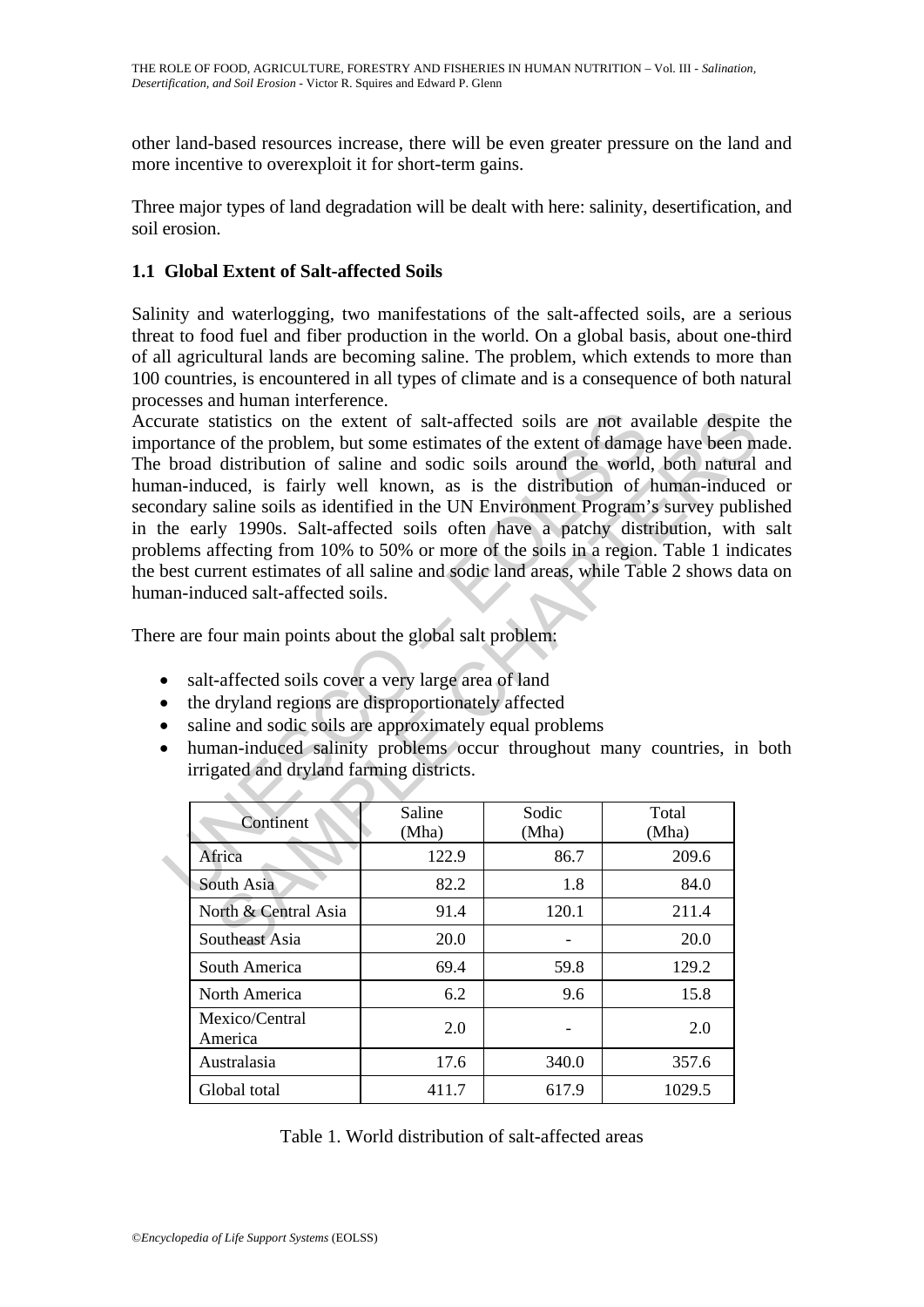THE ROLE OF FOOD, AGRICULTURE, FORESTRY AND FISHERIES IN HUMAN NUTRITION – Vol. III - *Salination, Desertification, and Soil Erosion* - Victor R. Squires and Edward P. Glenn

| Continent     | Light | Moderate | Strong | Extreme | Total |
|---------------|-------|----------|--------|---------|-------|
| Africa        | 3.3   | 1.9      | 0.6    |         | 5.8   |
| Asia          | 10.7  | 8.1      | 16.2   | 0.4     | 35.4  |
| South America | 0.9   | 0.1      | --     | --      | 1.0   |
| North America | 0.3   | 1.2      | 0.3    | $ -$    | 1.8   |
| Europe        | 0.8   | 1.7      | 0.5    |         | 3.0   |
| Australasia   |       | 0.5      |        | 0.4     | 0.9   |
| Global total  | 16.0  | 13.5     | 17.6   | 0.8     | 47.9  |

Table 2. Global extent of human-induced salinization in the susceptible drylands (Mha) (source, GLASOD)

Altogether about 1 billion hectares of land have saline or sodic soils (Table 1). Humaninduced salinization affects a much smaller area than natural salinity but still affects approximately 77 Mha. Salt problems affect rich and poor countries alike, but Africa and Asia are disproportionately affected.

gether about 1 billion hectares of land have saline or sodic soils<br>coed salinization affects a much smaller area than natural salini<br>roximately 77 Mha. Salt problems affect rich and poor countrie<br>Asia are disproportionatel about 1 billion hectares of land have saline or sodic soils (Table 1). Hun<br>linization affects a much smaller area than natural salinity but still aff<br>tely 77 Mha. Salt problems affect rich and poor countries alike, but Al<br> There are two main types of salt-affected soils. The first are saline soils, which contain sufficiently high levels of sodium chloride (NaCl), sodium sulfate (NaSO<sub>4</sub>), or, more rarely, other neutral salts, to inhibit the growth of crop plants. The second type of saltaffected soils are sodic, or alkaline, clay soils. They generally have low levels of total salts but contain enough of the alkali salt sodium carbonate to damage heavy soils. Sodium carbonate (Na<sub>2</sub>CO<sub>3)</sub> causes the clay particles in soil to disperse, or deflocculate, by ion exchange processes, resulting in a deterioration of soil structure. A sodic soil has a low permeability to water and air and a pH above 8.2. Plant growth is inhibited by negative effects of sodium on the soil and by the high pH, which reduces nutrient availability to the plant. Soils can become saline or sodic through natural processes or human-induced processes.



Figure 1. Map showing distribution of drylands (hyperarid, arid, semiarid and subhumid lands as defined by the ratio of annual precipitation to potential evapotranspiration falls within the range from 0.05 to 0.65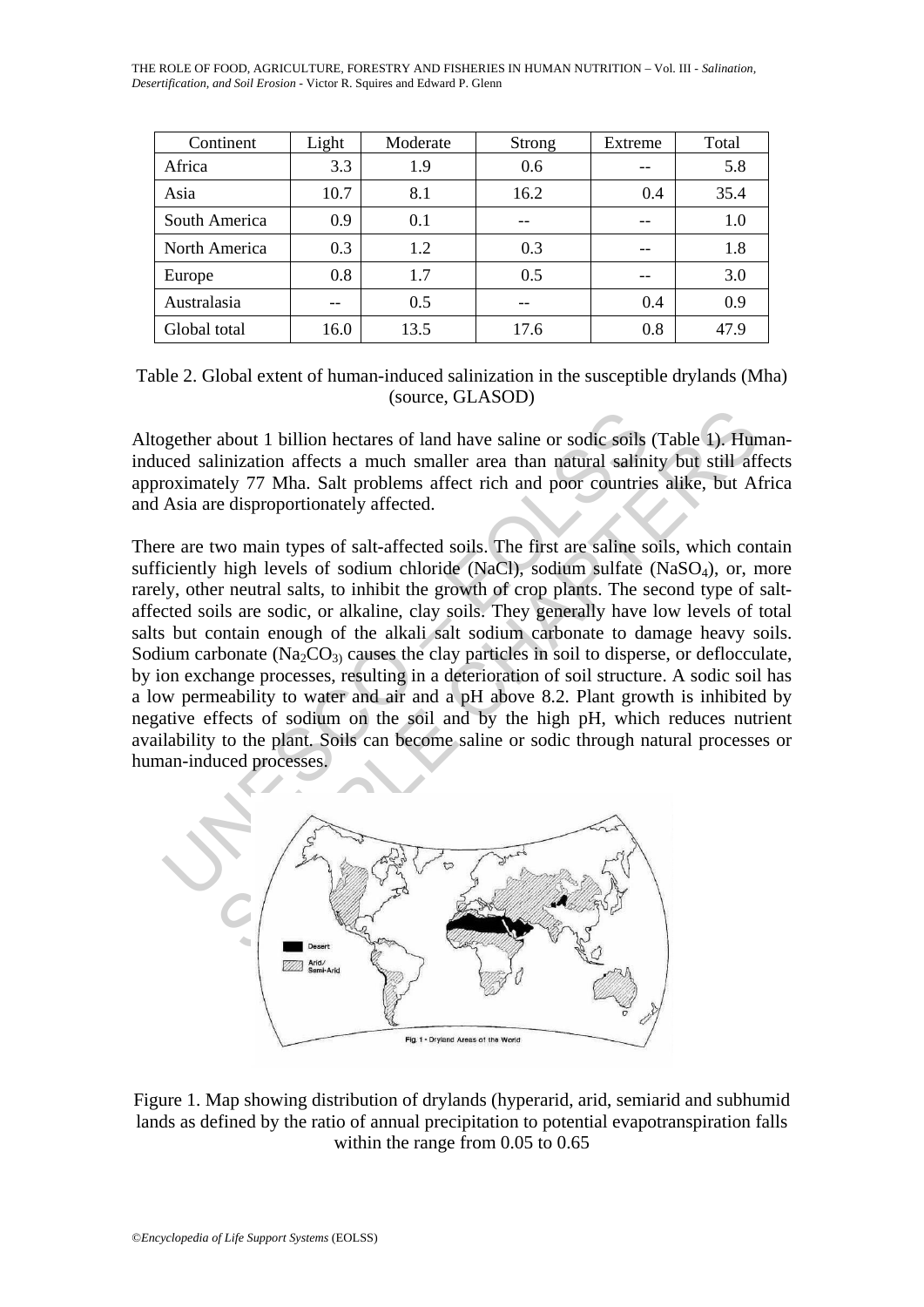Natural, or *primary*, salt-affected soils are widespread especially in drylands (Figure 1) the world over because the potential evaporation rate of water from the soil exceeds the amount of water arriving as rainfall, allowing salts to accumulate near the surface as the soil dries. Vast tracts of saline soils limit the amount and quality of pasturage available. *Secondary*, or human-induced, salt-affected soils cover a smaller area than primary saltaffected soils, but secondary salinization represents a more serious problem because they mainly affect cropland.

The state and the solution, and in developing new crowing<br>tices that lead to soil salinization, and in developing new crowing<br>the restoration. Even seawater has been used to produce halo<br>termental basis, and commercial-sca That lead to soil salinization, and in developing new crops and agronor<br>for salt-affected soils so they can remain in production without require<br>for salt-affected soils so they can remain in production without require<br>test Arable land is a scarce and valuable resource yet it is frequently abandoned when it becomes salinized, due to the high cost of repair. The problem is aggravated by the low salt tolerance of the major agricultural crops compared to wild salt-tolerant plants (halophytes) which are adapted to saline soils. Salt buildup is perhaps the biggest enemy of irrigated agriculture. Progress has been made in understanding and avoiding the practices that lead to soil salinization, and in developing new crops and agronomic techniques for salt-affected soils so they can remain in production without requiring complete restoration. Even seawater has been used to produce halophyte crops on an experimental basis, and commercial-scale plantings of oil seed crops such as *Salicornia bigelovii* have been made in Saudi Arabia .

# **1.2 Salt and Water Movement is the Key to Understanding Salination of Soils**

The main processes of water and salt movement are:

- infiltration
- redistribution
- percolation to the water table
- drainage
- capillary rise
- soil moisture extraction by roots
- evaporation
- vertical leakage between aquifers at different depths
- groundwater flow

These processes are usually affected by changes in the hydrological cycle made by human action e.g., removal of trees, irrigation of drylands, and establishment of water distribution systems.

Salts in the landscape may originate from precipitation, weathering of deposited materials, transportation by river systems, or by ground-water flow. Quantification of these sources is necessary for a sound understanding of salt dynamics in the landscape as a whole. Land use change has had the biggest impact.

# **2. Land Use Practices that Lead to the Salinization of Croplands**

The major factors responsible for the development of human-induced saline and sodic soils can be put down to mismanagement. Four main forms of poor management can be recognized: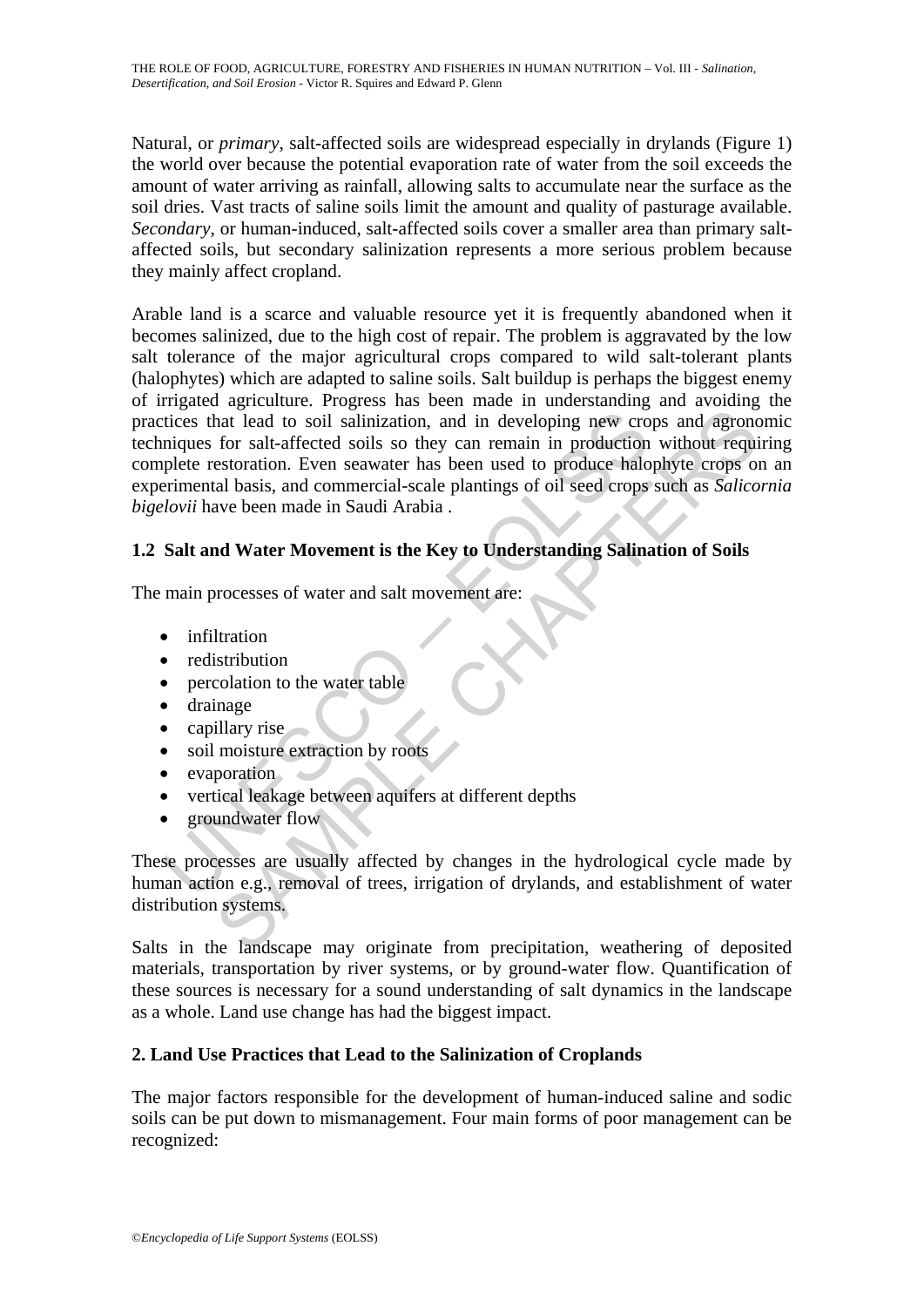- 1. *Use of saline groundwater for irrigation*. Groundwater is frequently saline, and prolonged buildup irrigation with such water leads to the buildup of salts in the root zone which can eventually render the land too saline for crop growth. If the groundwater is high in  $Na<sub>2</sub>CO<sub>3</sub>$  rather than NaCl and the soil has a high clay content, sodic rather than saline soil conditions result. In dryland regions aquifers are rarely recharged as fast as they are pumped, hence the water table tends to be lowered and becomes more saline over time, because water is evaporated during crop production but the salts in the water are returned to the soil and aquifer. This is a common problem in inland irrigation districts throughout the drylands of the world
- 2. *Ingress of seawater*. Coastal arid zones often have sandy soils overlying shallow, freshwater aquifers that have accumulated over geological timespans. When these aquifers are pumped for irrigation or other uses, the water table can be quickly lowered to below sea level, allowing seawater to seep into the aquifer through the sand. Coastal irrigation districts often develop unusably high salt levels in their well fields within 10 years to 20 years of installation. On the Batina coast of Oman, hand-dug wells which sustained date gardens for centuries became salinized within a few years after the introduction of motorized pumps which extracted water from deeper levels, thereby lowering the water table below sea level and permitting seawater to enter the wells.
- When these aquifers are pumped for irrigation or other uses,<br>be quickly lowered to below sea level, allowing seawater to se<br>through the sand. Coastal irrigation districts often develop<br>levels in their well fields within 1 ien these aquifers are pumped for irrigation or other uses, the water table<br>quickly lowered to below sea level, allowing seawater to seep into the aquidably lowered to below sea level, allowing seawater to seep into the aq 3. *Saline seeps in nonirrigated dryland farming regions*. When native shrubs, trees, and grasses are replaced by annual grain crops, the evapotranspiration rate of the landscape is lowered. Rainfall that would have been used up by the native vegetation instead percolates through saline subsurface sediments to impermeable horizontal layers and is conducted laterally to low spots in the landscape, producing extensive areas of salty, waterlogged soil (Figure 2). Large areas of dryland wheat farms in Australia, the US, and Canada have been salinized by this process of saline seepage (see *Quality and Quantity of Water for Agriculture*).
- 4. *Perched, saline water tables under irrigated fields*. The most intractable salinity problems occur in the large river basins that support vast dryland irrigation districts around the world. In its natural state a river basin has a balance between rainfall, stream flow, groundwater level, and loss of water to evaporation and transpiration When large quantities of extra water are distributed throughout the basin for irrigation, the natural balance is disrupted. Excess water seeps into soil from unlined canals, drainage ditches, and from overirrigation of the farm fields themselves. The excess water creates a high water table throughout the basin, which rises into the root zone of the crops, waterlogging the soil and inhibiting plant growth. Salts build up in the root zone over time because there is no drainage to carry them away. Glistening white salt patches in irrigated fields are, unfortunately, a common sight in many irrigation districts (Figure 3). This problem affects irrigation districts all over the world, from the lower Colorado River of the US to the Nile and Indus Valleys.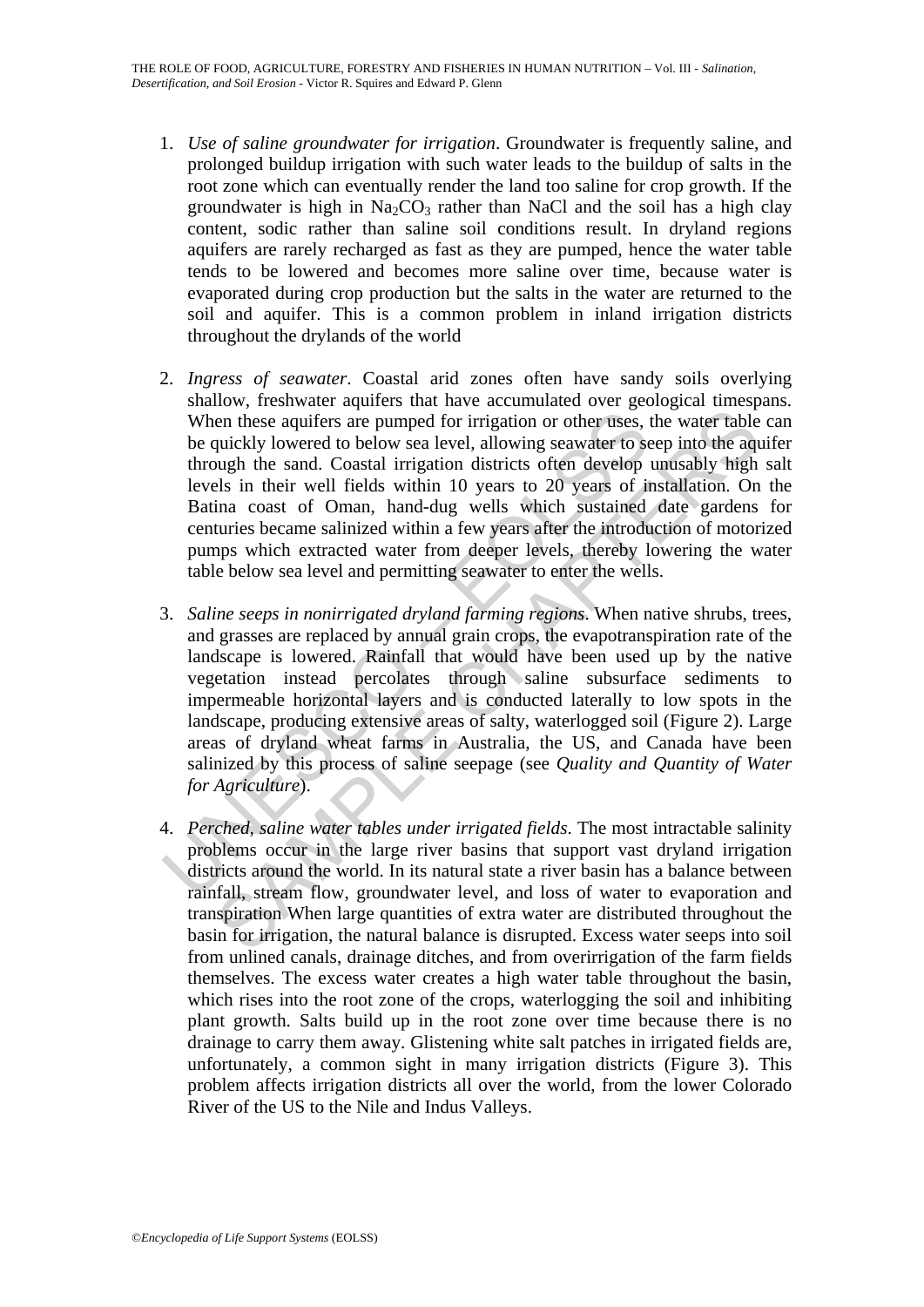THE ROLE OF FOOD, AGRICULTURE, FORESTRY AND FISHERIES IN HUMAN NUTRITION – Vol. III - *Salination, Desertification, and Soil Erosion* - Victor R. Squires and Edward P. Glenn



Figure 2. Total area of irrigated land - Dryland salinity is a creeping menace. As the water table rises trees die and salt begins to accumulate on the soil surface.



Figure 3. Salt-affected land showing large white accumulations of salt.

#### **2.2. Salinity in Irrigated Lands**

Irrigated agriculture has become more and more important in feeding the world's growing population. The amount of irrigated land in the world doubled every 15 years to 20 years from 1800 to 1980 and two-thirds of the world's irrigated area has been developed since 1950. By 1990, one third of the global food harvest came from irrigated fields, which represented only 17% of total cropland. Many of the new irrigation districts have been developed in dryland countries through the damming of rivers to provide irrigation water and electricity.

Since 1980, however, the trend toward irrigated agriculture has been slowing. Per capita irrigated area actually peaked in 1978 at 53 hectares per 1000 people and has decreased since then; projections were for 43 hectares by 2000. Lending by major international donors for new irrigation projects has fallen sharply.

There are several explanations for this trend. First, the best sites for irrigation have already been developed. Second, the costs of adding irrigation capacity have risen. Third, irrigated drylands have been found to be extremely vulnerable to degradation from waterlogging and salt buildup. Further expansion of irrigation into new dryland districts is seen as a risky investment. The amount of salinized land in the irrigation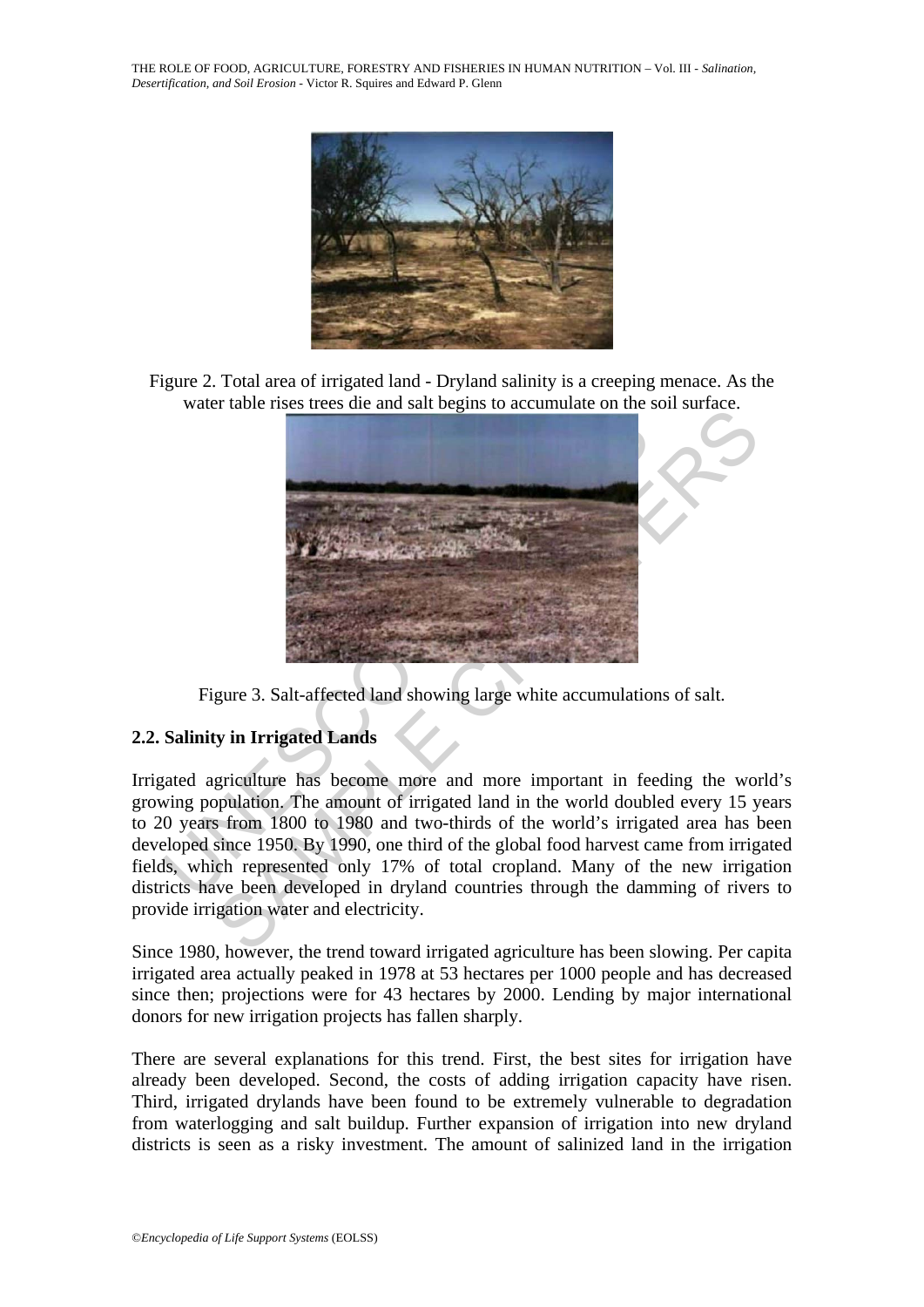districts can only be estimated because exact statistics are not kept for all countries. By one estimate, 38 million hectares or 24% of the irrigated land of the top five irrigating countries has already been damaged by salt, and extrapolating to the world at large, 60 Mha are thought to have been damaged (Table 3). Another estimate puts the amount at 45.4 Mha, representing 20% of the total irrigated area. Other countries with large amounts of salt-damaged land in irrigation districts, not shown in Table 3, include Afghanistan, Egypt, Iraq, Mexico, Syria, and Turkey.

| Country      | Area Damaged<br>(Mha) | Share of Irrigated Land Damaged<br>(Per cent) |
|--------------|-----------------------|-----------------------------------------------|
| Pakistan     | 3.2                   | 20                                            |
| India        | 20.0                  | 36                                            |
| China        | 7.0                   | 15                                            |
| <b>US</b>    | 5.2                   | 27                                            |
| Soviet Union | 2.5                   | 12                                            |
| Total        | 37.9                  | 24                                            |
| World        | 60.2                  | 24                                            |

Table 3. Irrigated land damaged by salinization; top five irrigators and world estimate, mid-1980s

 $\begin{array}{c|c} \hline \text{max} & \text{7.0} & \text{15} \\ \hline \end{array}$ <br>  $\begin{array}{c|c} \hline \text{5.2} & \text{2.5} & \text{12} \\ \hline \text{1d} & \text{37.9} & \text{22} \\ \hline \end{array}$ <br>  $\begin{array}{c|c} \hline \text{rule 3.1ex} & \text{37.9} & \text{22} \\ \hline \end{array}$ <br>  $\begin{array}{c} \hline \text{Table 3. Irigated land damaged by salinization; top five irrig world estimates, mid-1980s} \\ \hline \end{array}$  $\begin{array}{r|l}\n 7.0 & 15 \\
 \hline\n 5.2 & 27 \\
 \hline\n 37.9 & 2.5 \\
 \hline\n 60.2 & 24\n \end{array}$ <br>
able 3. Irrigated land damaged by salinization; top five irrigators and world estimate, mid-1980s<br>
ge is progressive, with more land lost to production Salt damage is progressive, with more land lost to production each year in most irrigation districts. One estimate of the amount of new land that becomes salinized each year is 1 Mha to 1.5 Mha. The statistics for total irrigated acreage in Table 3 do not deduct for the amount of land lost to salt damage. Hence, a point will be reached (if it hasn't been reached already) when the total *effective* area under irrigation will actually decrease. The lost income from salinized land in the irrigated drylands is estimated in 1995 to be US\$11.4 billion per year.

Estimates from different countries of losses of irrigated lands due to salinity and waterlogging vary considerably because reliable statistics are limited and definitions of degradation differ widely. Most published reports of annual global losses range from low estimates of 160 000 ha to 300 000 ha to high estimates of 1.5 Mha. In addition, estimates of areas, which are still in production but are returning lower yields because of salinity, vary between 20 Mha and 46 Mha (see also Table 3).

- -
- -

-

TO ACCESS ALL THE **22 PAGES** OF THIS CHAPTER, Visi[t: http://www.eolss.net/Eolss-sampleAllChapter.aspx](https://www.eolss.net/ebooklib/sc_cart.aspx?File=E5-01A-04-05)